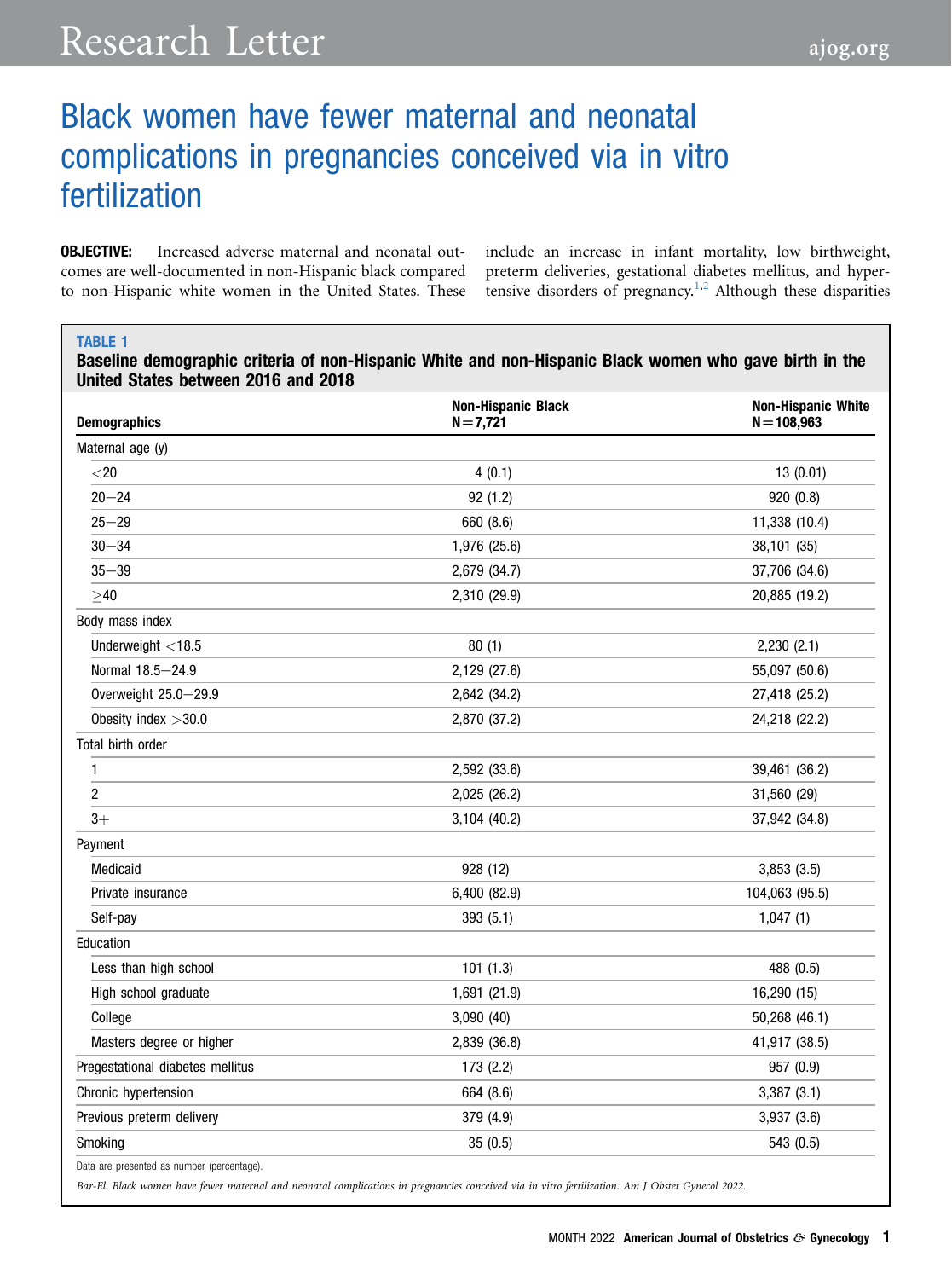## **RTICLE IN PR**

are often attributed to differences in economic and social determinants of health, they were found to be persistent even after adjusting for these factors, suggesting possible biological bases. $3,4$  $3,4$  $3,4$ 

Pregnancies conceived by means of in vitro fertilization (IVF) represent a unique population, often with appropriate prepregnancy medical care, access to prenatal care, and overall higher socioeconomic status. We set out to assess whether the racial disparities described in the general population exist in this unique population of pregnancies following IVF in the United States.

**STUDY DESIGN:** We performed a retrospective analysis of the Centers for Disease Control and Prevention's (CDC) natality database  $(2016-2018)$  of births conceived via IVF in women who self-identified as non-Hispanic Black (Black) or non-Hispanic White (White). The Pearson's chi-square test was used to compare several pregnancy and neonatal outcomes among women of both races. Multivariate logistic regression adjusted the outcomes for potential confounders, including preexisting health determinants such as maternal age, body mass index, parity, pregestational diabetes mellitus and hypertension, smoking status, and previous preterm deliveries and social determinants such as insurance status and level of education. The results are displayed as adjusted odds ratios (aOR) with 95% confidence intervals (CI). Statistical significance was set as a P value <.05. Institutional review board approval was not required, as the deidentified data are publicly available through a data use agreement.

RESULTS: A total of 8,485,531 births of non-Hispanic Black and White women were recorded in the US natality database during the study period. Of those, 1,788,197 (21%) were of Black women, and 6,697,334 (79%) were of White women. Overall 116,684 pregnancies were conceived via IVF (1.4%). Only 7,721 (0.4%) pregnancies of Black women were conceived via IVF compared with 108,963 (1.6%) pregnancies of White women ([Table 1\)](#page-0-0). After adjusting for confounders, the pregnancies of Black women conceived via IVF had a lower risk of gestational diabetes mellitus (aOR,  $0.8$ ; 95% CI,  $0.7-0.9$ ), hypertensive disorders of pregnancy (aOR, 0.8; 95% CI,  $0.7-0.9$ ), and eclampsia (aOR, 0.9; 95% CI, 0.9-1) than

### <span id="page-1-1"></span>TABLE 2

Maternal and neonatal outcomes risk-adjusted for maternal age, body mass index, parity, insurance status, education, pregestational diabetes mellitus and hypertension, smoking status, and previous preterm deliveries

| <b>Outcomes</b>                           | <b>Non-Hispanic Black</b><br>$N = 7,721$ | <b>Non-Hispanic White</b><br>$N = 108,963$ | <b>Adjusted odds</b><br>ratio | 95% confidence<br>interval |                          |
|-------------------------------------------|------------------------------------------|--------------------------------------------|-------------------------------|----------------------------|--------------------------|
| Maternal/pregnancy outcomes               |                                          |                                            |                               |                            |                          |
| Gestational diabetes mellitus             | 866 (11.2)                               | 10,420 (9.6)                               | 0.8                           | $(0.7 - 0.9)$              | $\mathbf{a}$             |
| Hypertensive disorders of pregnancy       | 1,067 (13.8)                             | 14,803 (13.6)                              | 0.8                           | $(0.7 - 0.9)$              | $\mathbf{a}$             |
| Eclampsia                                 | 57 (0.7)                                 | 488 (0.5)                                  | 0.9                           | $(0.9 - 1.0)$              | $\mathbf{a}$             |
| Preterm delivery                          | 2,628 (34)                               | 26,534 (24.4)                              | 0.9                           | $(0.8 - 1.1)$              |                          |
| Ruptured uterus                           | 5(0.1)                                   | 48 (0.04)                                  | 1.3                           | $(0.3 - 6.0)$              |                          |
| Gravid hysterectomy                       | 31(0.4)                                  | 207(0.2)                                   | 1.2                           | $(0.6 - 2.5)$              |                          |
| Maternal admission to intensive care unit | 76 (1.0)                                 | 451 (0.4)                                  | 1.3                           | $(0.8 - 2.1)$              |                          |
| Multiple gestations                       | 2,393 (31)                               | 28,115 (25.8)                              | 0.7                           | $(0.6 - 0.7)$              | $\mathbf{a}$             |
| Neonatal outcomes                         |                                          |                                            |                               |                            |                          |
| Low 5-min Apgar                           | 381 (4.9)                                | 2,890(2.7)                                 | 1.3                           | $(1.1 - 1.5)$              | $\overline{\mathbf{a}}$  |
| Neonatal intensive care unit admission    | 2,157 (27.9)                             | 21,680 (19.9)                              | 0.9                           | $(0.8 - 1.0)$              |                          |
| Newborn antibiotics                       | 645 (8.4)                                | 6,224(5.7)                                 | 1                             | $(0.8 - 1.1)$              |                          |
| Immediate assisted ventilation            | 1,082(14)                                | 11,517 (10.6)                              | 0.75                          | $(0.7 - 0.8)$              | $\overline{\phantom{a}}$ |
| Prolonged ventilation $> 6$ h             | 525 (6.8)                                | 5,538(5.1)                                 | 0.7                           | $(0.6 - 0.8)$              | $\_\_a$                  |
| Congenital malformation                   | 25(0.32)                                 | 449 (0.41)                                 | 0.8                           | $(0.5 - 1.5)$              |                          |
| Chromosomal disorders                     | 8(0.1)                                   | 58 (0.05)                                  | $2.2\phantom{0}$              | $(0.6 - 7.8)$              |                          |

Data are presented as number (percentage) unless otherwise indicated.

<span id="page-1-0"></span> $^{\text{a}}$  Significant difference with P value <.05.

Bar-El. Black women have fewer maternal and neonatal complications in pregnancies conceived via in vitro fertilization. Am J Obstet Gynecol 2022.